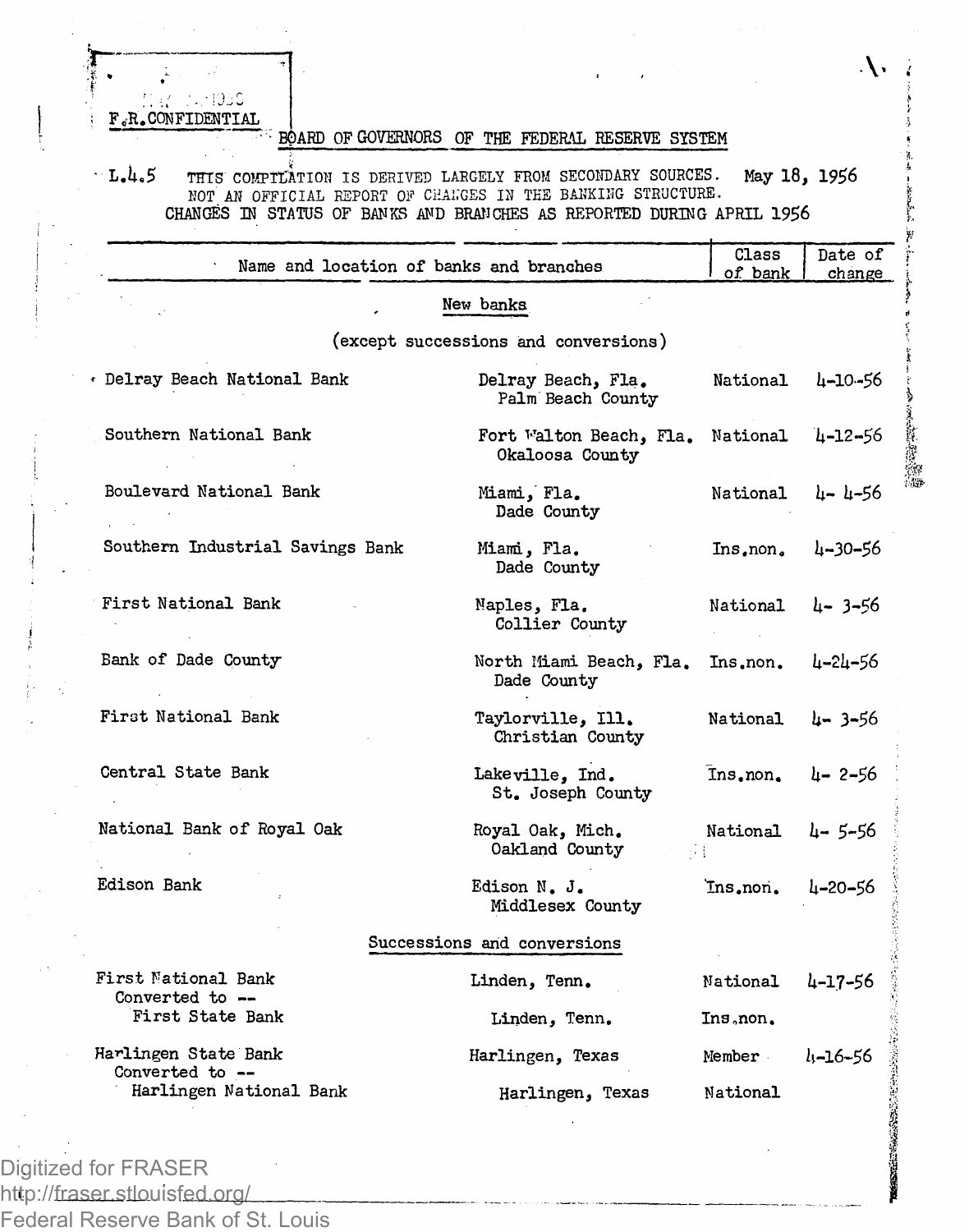| Name and location of banks and branches                                                                   |                                                                             | Class<br>of bank                 | Date of<br>change |
|-----------------------------------------------------------------------------------------------------------|-----------------------------------------------------------------------------|----------------------------------|-------------------|
|                                                                                                           | Successions and conversions (Cont'd)                                        |                                  |                   |
| Ohio Valley Bank<br>Converted to --                                                                       | Vienna, <sup>1</sup> , Va.                                                  | Ins,non,                         | $4 - 2 - 56$      |
| Ohio Valley National Bank                                                                                 | Vienna, W. Va.                                                              | National                         |                   |
|                                                                                                           | Voluntary liquidation                                                       |                                  |                   |
| Connor & Wiggins Depository                                                                               | (except incident to absorptions, successions, etc.)<br>Moncks Corner, S. C. | Nonins.                          | $4 - 5 - 56$      |
|                                                                                                           | Consolidations, absorptions, etc.                                           |                                  |                   |
| California Bank<br>Hollywood State Bank<br>Merged under charter and title of --                           | Los Angeles, Calif.<br>Los Angeles, (Hollywood) Ins.non.<br>Calif.          | Member                           | և– 9–56           |
| California Bank                                                                                           | Los Angeles, Calif.                                                         | Member                           |                   |
| First Western Bank & Trust Co.<br>Bank of Sierra Madre<br>Merged under charter and title of --            | San Francisco, Calif.<br>Sierra Madre, Calif.                               | Member<br>Ins, non,              | $4 - 9 - 56$      |
| First Western Bank & Trust Co.                                                                            | San Francisco, Calif.                                                       | Ins, non.                        |                   |
| Fidelity Industrial Bank<br>Absorbed by --                                                                | New Britain, Conn.                                                          | Nonins.                          | $3 - 28 - 56$     |
| New Britain Trust Co.                                                                                     | New Britain, Conn.                                                          | Ins.non.                         |                   |
| First National Bank<br>Absorbed by --                                                                     | Wallingford, Conn.                                                          | National                         | 4-16-56           |
| Union & New Haven Trust Co.                                                                               | New Haven, Conn.                                                            | Member                           |                   |
| Hubbard State Bank<br>Elkton State Bank<br>Kinde State Bank<br>Consolidated under charter and title of -- | Bad Axe, Mich.<br>Elkton, Mich.<br>Kinde, Mich.                             | Ins.non.<br>Ins.non.<br>Ins.non. | $4 - 2 - 56$      |
| Hubbard State Bank                                                                                        | Bad Axe, Mich.                                                              | Ins.non.                         |                   |
| Bank of Allwood<br>Bank of Passaic & Trust Co.<br>Merged under charter and title of --                    | Clifton, N. J.<br>Passaic, N. J.                                            | Member<br>Member                 | $4 - 2 - 56$      |
| Bank of Passaic & Trust Co.                                                                               | Passaic, N. J.                                                              | Member                           |                   |
| Trust Company of New Jersey<br>Peoples National Bank<br>Merged under charter and title of --              | Jersey City N. J.<br>Secaucus, N. J.                                        | Member<br>National               | 4-2-56            |
| Trust Company of New Jersey                                                                               | Jersey City, N. J.                                                          | Member                           |                   |

**— 2 —**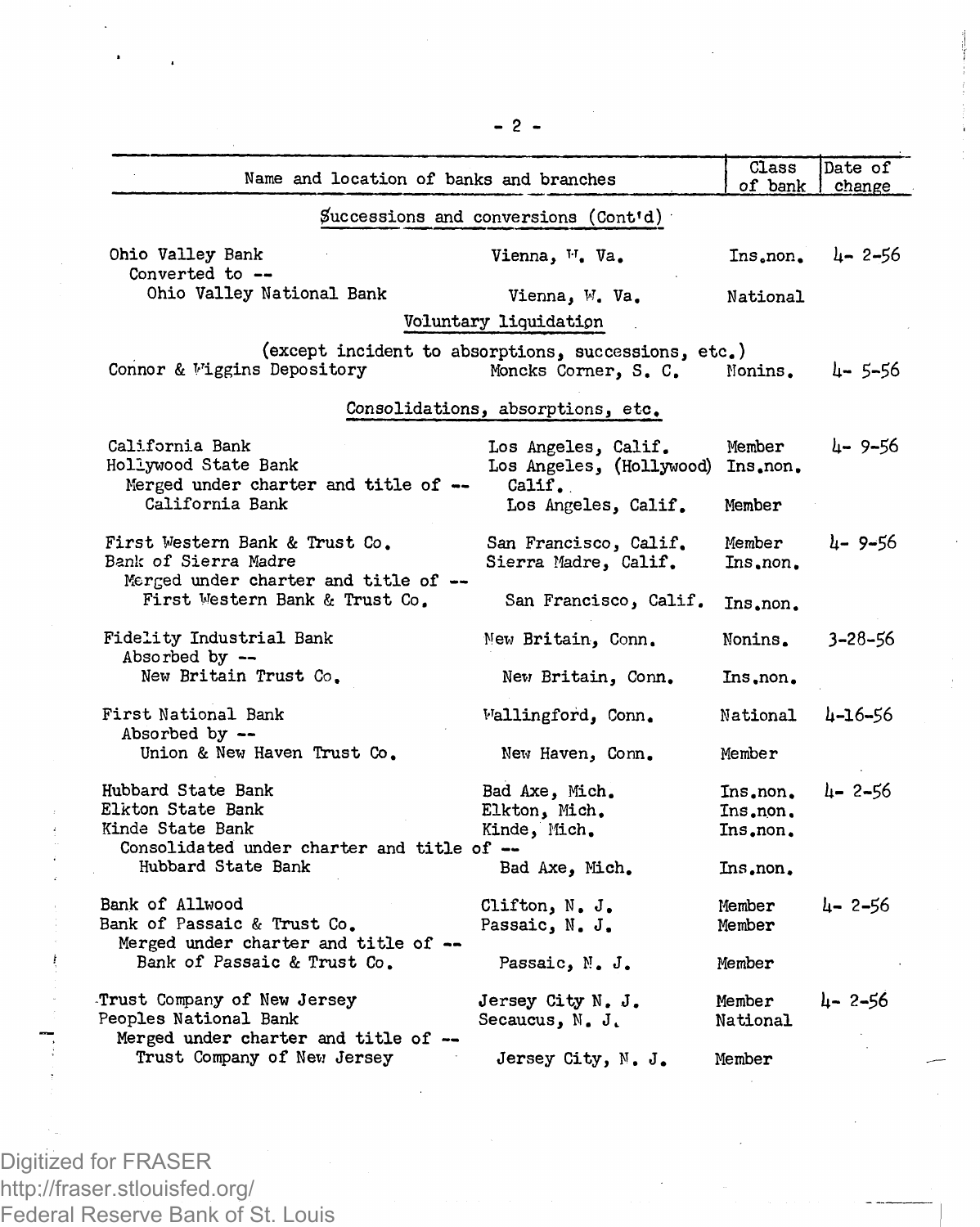| Name and location of banks and branches                                                                                     |                                                | Class<br>of bank                    | Date of<br>change |
|-----------------------------------------------------------------------------------------------------------------------------|------------------------------------------------|-------------------------------------|-------------------|
|                                                                                                                             | Consolidations, absorptions, etc. (Cont'd)     |                                     |                   |
| Hempstead Bank<br>Wheatley Hills National Bank                                                                              | Hempstead, N.Y.<br>Westbury, N. Y.             | Member<br>National                  | 4-2-56            |
| Merged under charter and title of<br>Hempstead Bank                                                                         | Hempstead, N.Y.                                | Member                              |                   |
| Stewart National Bank<br>Security Trust Co.<br>Merged under charter and title of --                                         | Livonia, N. Y.<br>Rochester, N.Y.              | National<br>Member                  | 4-2-56            |
| Security Trust Co.                                                                                                          | Rochester, N.Y.                                | Member                              |                   |
| National Deposit Bank<br>Absorbed by --                                                                                     | Brownsville, Pa.                               | National                            | $4 - 30 - 56$     |
| Gallatin National Bank                                                                                                      | Uniontown, Pa.                                 | National                            |                   |
| First National Bank<br>Absorbed by --                                                                                       | Castle Shannon, Pa.                            | National                            | 4-30-56           |
| Fidelity Trust Co.                                                                                                          | Pittsburgh, Pa.                                | Member                              |                   |
| Catawissa National Bank<br>Valley National Bank<br>Consolidated under charter of Catawissa<br>National Bank and title of -- | Catawissa, Pa.<br>Numidia, Pa.                 | National<br>National                | 4-27-56           |
| Catawissa-Valley National Bank                                                                                              | Catawissa, Pa.                                 | National                            |                   |
| First National Bank<br>Pennsylvania National Bank & Trust Co.<br>Merged under charter and title of --                       | Cressona, Fa.<br>Pottsville, Pa.               | National<br>National                | 4-2-56            |
| Pennsylvania National Bank & Trust Co.Pottsville, Pa                                                                        |                                                | National                            |                   |
| Corpus Christi National Bank<br>State National Bank<br>Consolidated under charter of Corpus                                 | Corpus Christi, Texas<br>Corpus Christi, Texas | National<br>National                | 4-23-56           |
| Christi National Bank and title of --<br>Corpus Christi State National Bank                                                 | Corpus Christi, Texas National                 |                                     |                   |
| Admission of State bank to Federal Reserve Membership                                                                       |                                                |                                     |                   |
| Michigan Bank                                                                                                               | Detroit, Mich.                                 | Ins.non.                            | 4-26-56           |
| Withdrawals of State banks from Federal Reserve Membership                                                                  |                                                |                                     |                   |
| First State Bank                                                                                                            | Pierpoint, S. D.                               | Insurance $\mu$ -2-56<br>continued  |                   |
| Farmers & Merchants State Bank                                                                                              | Rusk, Texas                                    | Insurance $\mu$ -10-56<br>continued |                   |
| ed for FRASER                                                                                                               |                                                |                                     |                   |
|                                                                                                                             |                                                |                                     |                   |

Digitized for FRASER http://fraser.stlouisfed.org/ Federal Reserve Bank of St. Louis

滯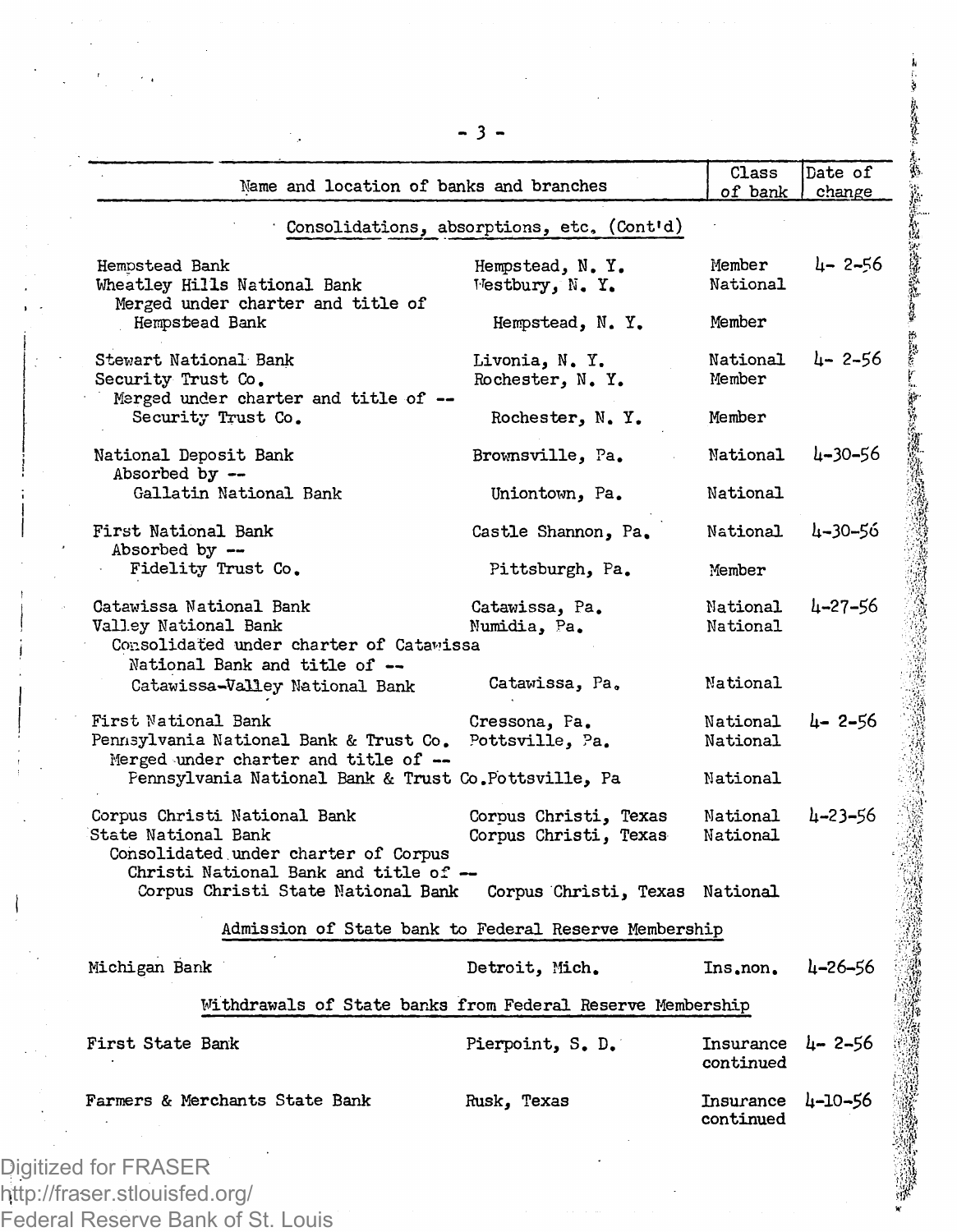| Name and location of banks and branches                                                                           |                                                                                            | Class<br>of bank | Date of<br>change |
|-------------------------------------------------------------------------------------------------------------------|--------------------------------------------------------------------------------------------|------------------|-------------------|
|                                                                                                                   | Changes in name or location of banks                                                       |                  |                   |
| Taylor-Knight Banking Co.<br>Name changed to --<br>Knight-Hogan Banking Co.                                       | Dexter, Ga.                                                                                | Nonins.          | 4-1-56            |
| The State Bank of Defiance Company<br>Name changed to --<br>The State Bank and Trust Company                      | Defiance, Ohio                                                                             | Member           | 4-11-56           |
|                                                                                                                   | Branches established de novo                                                               |                  |                   |
| (Includes branches at military and other Government establishments)                                               |                                                                                            |                  |                   |
| First National Bank of Arizona<br>44th Street and East Thomas Road Branch Phoenix, Ariz.<br>4254 East Thomas Road | Phoenix, Ariz.<br>Maricopa County                                                          | National         | 4–30–56           |
| Valley National Bank<br>16th Street and Camelback Office<br>5041 North 16th Street                                | Phoenix, Arizona<br>Unincorporated area<br>of Maricopa County.<br>Ariz.<br>(P, 0, Phoenix) | National         | 4-30-56           |
| California Bank<br>Fullerton Office<br>315 North Spadra Road                                                      | Los Angeles, Calif.<br>Fullerton, Calif.<br>Orange County                                  | Member           | 4- 2-56           |
| United States National Bank<br>Buena Park Office<br>6301 Grand Avenue                                             | San Diego, Calif.<br>Buena Park, Calif.<br>Orange County                                   | National         | 4-30-56           |
| First Western Bank & Trust Co.<br>Eureka Office<br>424 Third Street                                               | San Francisco, Calif.<br>Eureka, Calif.<br>Humboldt County                                 | Ins.non.         | 4-6-56            |
| First-Stamford National<br>Bank & Trust Co.<br>Summer Street Office<br>2540 Summer Street                         | Stamford, Conn.<br>Stamford, Conn.<br>Fairfield County                                     | National         | 4- 2-56           |
| Anderson Banking Co.<br>West Branch<br>3314 Nichol Avenue                                                         | Anderson, Ind.<br>Anderson Ind.<br>Madison County                                          | Ins.non.         | 3-29-56           |
| Marion County State Bank<br>Tracy Branch                                                                          | Pella, Iowa<br>Tracy, Iowa<br>Marion County                                                | Ins.non.         | $\mu - 2 - 56$    |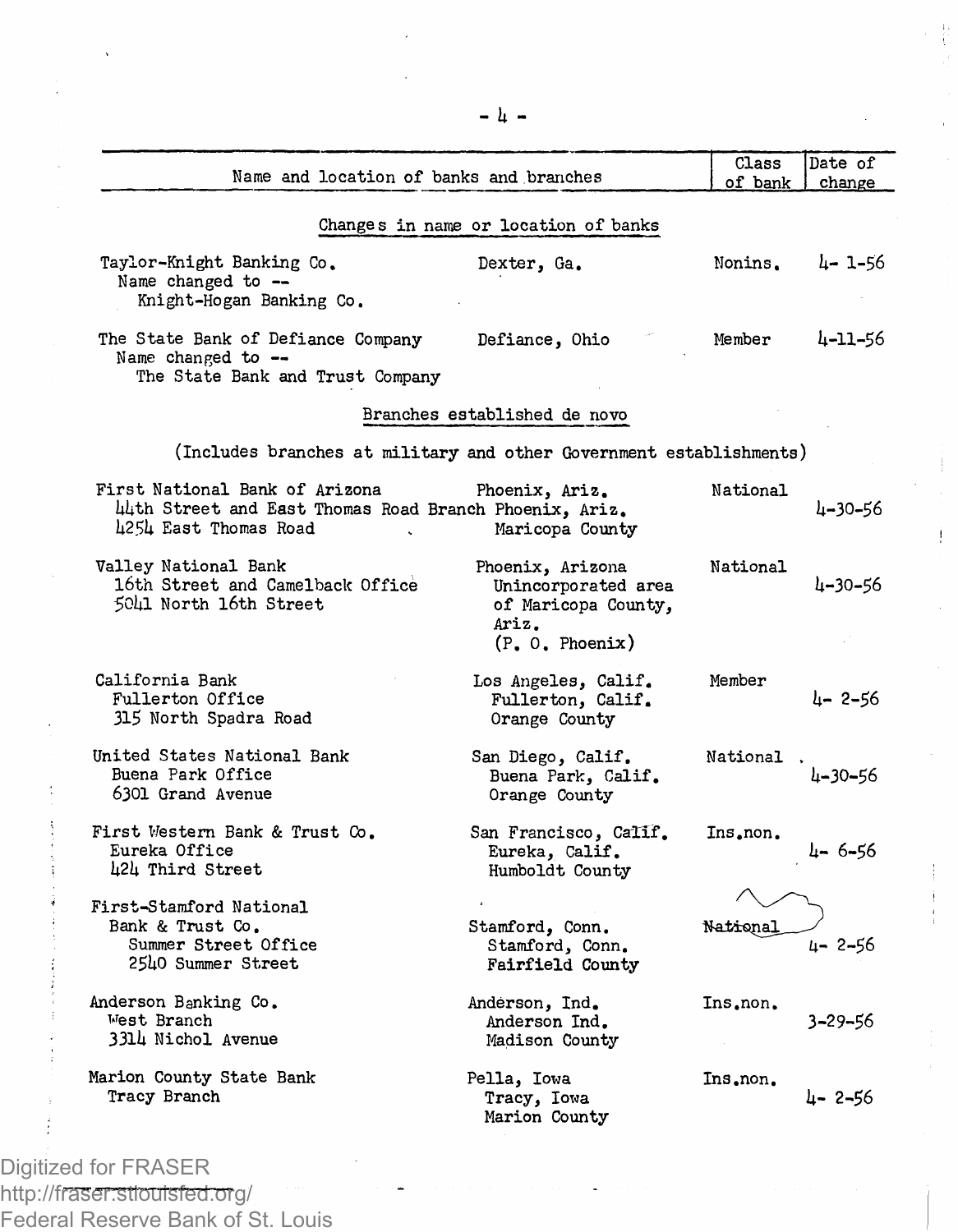| Name and location of banks and branches                                                                       |                                                                                           | Class<br>of bank | Date of<br>change |
|---------------------------------------------------------------------------------------------------------------|-------------------------------------------------------------------------------------------|------------------|-------------------|
| Branches established de novo (Cont'd)                                                                         |                                                                                           |                  |                   |
| (Includes branches at military and other Government establishments)                                           |                                                                                           |                  |                   |
| Provident Institution for Savings<br>Federal Street Branch<br>80 Federal Street                               | Boston, Mass.<br>Boston, Mass.<br>Suffolk County                                          | Nonins.          | 4-9-56            |
| Home National Bank<br>Montello Office<br>836 North Main Street                                                | Brockton, Mass.<br>Brockton, Mass.<br>Plymouth County                                     | National         | 4-30-56           |
| Grand Haven State Bank<br>Fruitport Branch<br>14 North Third Avenue                                           | Grand Haven, Mich.<br>Fruitport, Mich.<br>Muskegon County                                 | Member           | 4-10-56           |
| Old Kent Bank<br>Standale Branch<br>4161 Lake Michigan Drive, N. F.                                           | Grand Rapids, Mich.<br>Standale, Walker<br>Township, Mich.<br>Kent County                 | Member           | $4 - 5 - 56$      |
| Security Bank<br>Dix Avenue Office<br>1522 Dix Avenue                                                         | Lincoln Park, Mich.<br>Lincoln Park, Mich.<br>Mayne County                                | Member           | $4 - 2 - 56$      |
| First National Bank<br>North Monroe Street Branch<br>202 North Monroe Street                                  | Monroe, Mich.<br>Monroe, Mich.<br>Monroe County                                           | National         | 4-24-56           |
| Wayne Oakland Bank<br>Troy Branch                                                                             | Royal Oak, Mich.<br>Troy, Mich.<br>Oakland County                                         | Ins.non.         | $L - 2 - 56$      |
| Union National Bank & Trust Co.<br>Colonial Branch<br>S. E. Corner New Jersey Route<br>38 and Eayrestown Road | Mount Holly, N. J.<br>Lumberton Township. N.J.<br>Burlington County<br>(P. 0. Mount Holy) | National         | 4-24-56           |
| Bank of Babylon<br>West Islip Office<br>255 Higbie Lane                                                       | Babylon, N.Y.<br>West Islip, N. Y.<br>Suffolk County                                      | Ins.non.         | $4 - 28 - 56$     |

2010年10月

Digitized for FRASER http://fraser.stlouisfed.org/ Federal Reserve Bank of St. Louis - 5 -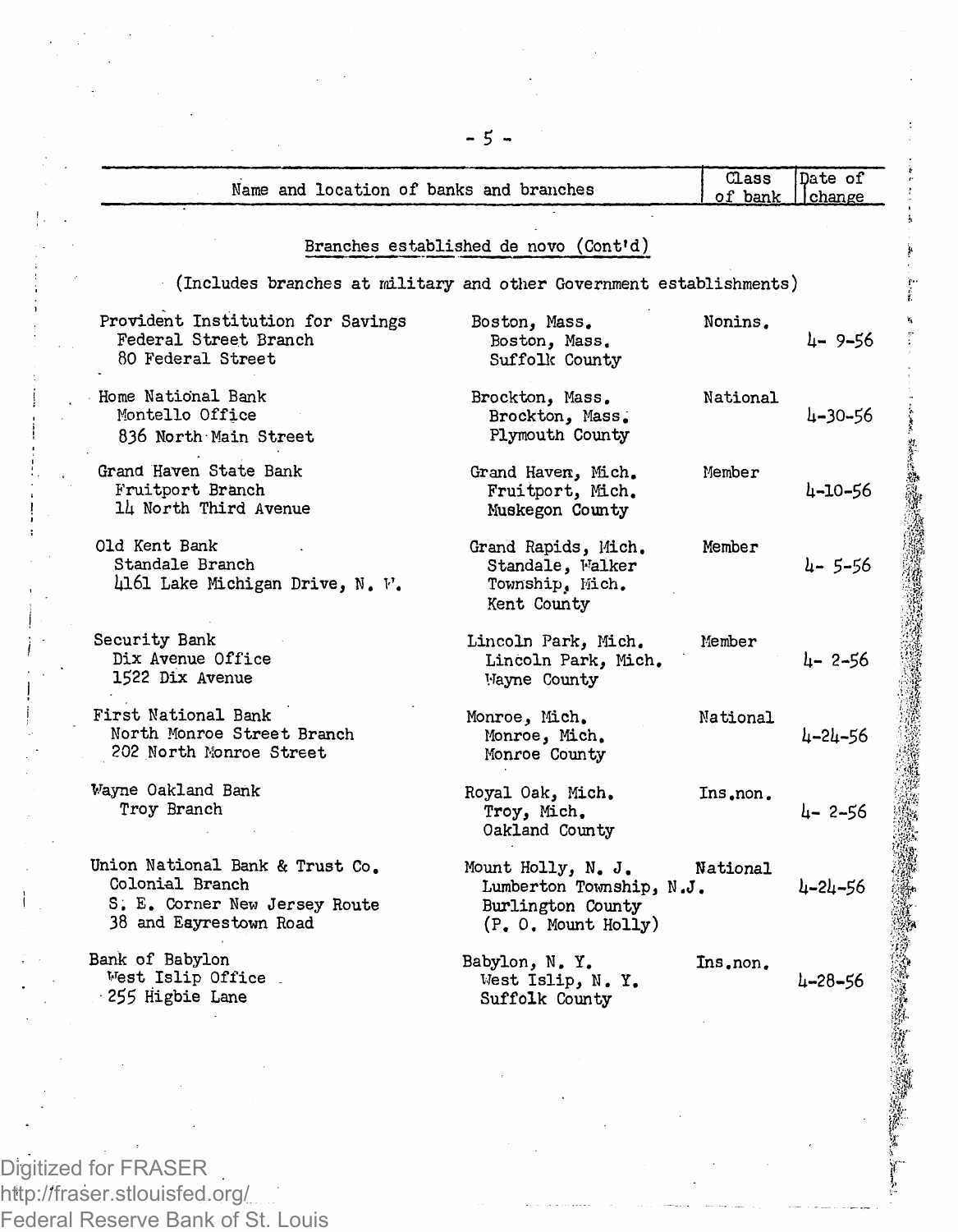| Name and location of banks and branches                                                                                                 |                                                              | Class<br>of bank | Date of<br>change |
|-----------------------------------------------------------------------------------------------------------------------------------------|--------------------------------------------------------------|------------------|-------------------|
|                                                                                                                                         | Branches established de novo (Cont'd)                        |                  |                   |
| (Includes branches at military and other Government establishments)<br>Bankers Trust Co.<br>Madison Avenue Office<br>415 Madison Avenue | New York, N.Y.<br>New York, N. Y.<br>New York County         | Member           | 4-17-56           |
| Chase Manhattan Bank<br>Limited Function Branch<br>37 Wall Street                                                                       | New York, N.Y.<br>New York, N.Y.<br>New York County          | Member           | $4 - 27 - 56$     |
| Limited Function Branch<br>43 Exchange Place                                                                                            | New York, N. Y.<br>New York County                           |                  | 4–27–56           |
| Federation Bank & Trust Co.<br>34th Street Branch<br>461 Eighth Avenue                                                                  | New York, N.Y.<br>New York, N. Y.<br>New York County         | Member           | 4-12-56           |
| National Bank of Westchester<br>Larchmont Office<br>Chatsworth and Palmer Avenues                                                       | White Plains, N. Y.<br>Larchmont, N.Y.<br>Westchester County | National         | 4-13-56           |
| First National Bank<br>Larkin Plaza Railroad<br>Station Branch<br>1 Buena Vista Avenue                                                  | Yonkers, N.Y.<br>Yonkers, N.Y.<br>Westchester County         | National         | 4-18-56           |
| Lorain Banking Co.<br>Drive-In Branch<br>200 Sixth Street                                                                               | Lorain, Ohio<br>Lorain, Ohio<br>Lorain County                | Nember           | 4- 4-56           |
| First National Bank<br>Northside Branch<br>484-86-90-94 Springmill Street                                                               | Mansfield, Ohio<br>Mansfield, Chio<br>Richland County        | Mational         | 4-16-56           |
| Central State Bank<br>Oklahoma City Branch<br>Northwest Corner of N. W. 5th & Classen Oklahoma County                                   | Oklahoma City, Okla.<br>Oklahoma City, Okla.                 | Ins.non.         | 2-18-56           |
| First National Bank<br>Waverly Branch<br>2100 North Pacific Highway                                                                     | Portland, Ore.<br>Albany, Ore.<br>Linn County                | National         | 4-28-56           |
| Lehigh Valley Trust Co.<br>North 7th Street Branch<br>702-708 North 7th Street                                                          | Allentown, Pa.<br>Allentown, Pa.<br>Lehigh County            | Ins.non.         | $4 - 30 - 56$     |
| Community National Bank<br>Boswell Branch                                                                                               | Hooversville, Pa.<br>Boswell, Pa.<br>Somerset County         | National         | 4-16-56           |
|                                                                                                                                         |                                                              |                  |                   |

**- 6 -**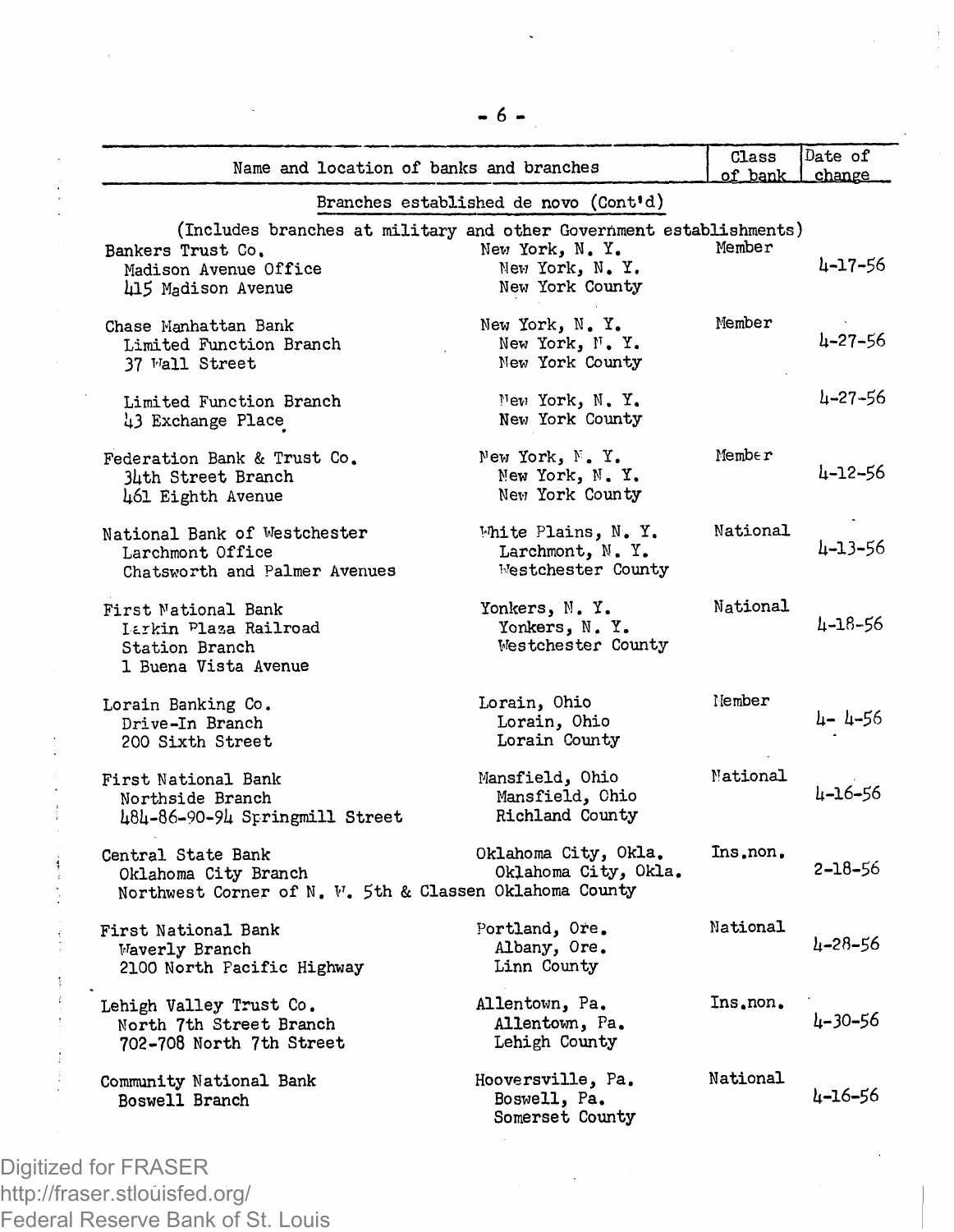| Name and location of banks and branches                                                                                                                  |                                                                                       | Class<br>of bank | Date of<br>change |
|----------------------------------------------------------------------------------------------------------------------------------------------------------|---------------------------------------------------------------------------------------|------------------|-------------------|
|                                                                                                                                                          | Branches established de novo (Cont'd)                                                 |                  |                   |
| (Includes branches at military and other Government establishments)<br>First National Bank & Trust Co.<br>Oueen Street Branch<br>2055 South Queen Street | Red Lion, Pa.<br>York Township, Pa.<br>York County<br>$(P.0. \text{York})$            | National         | $L - 2 - 56$      |
| Upper Darby National Bank<br>Manoa Office<br>Manoa Shopping Center                                                                                       | (Upper Darby, Pa.<br>Haverford Township, Pa.<br>Dalaware County<br>$(P.0.$ Havertown) | National         | 4-6-56            |
| Warren National Bank<br>Market Street Drive-In Branch<br>Market and Water Streets                                                                        | Warren, Pa.<br>Warren, Pa.<br>Warren County                                           | National         | 4-23-56           |
| American State Bank<br>Drive-In Branch                                                                                                                   | Lubbock, Texas<br>Lubbock, Texas<br>Lubbock County                                    | Member           | $2 - 3 - 56$      |
| Tyler Bank & Trust Co.<br>Drive-In Branch<br>118 West Locust Street                                                                                      | Tyler, Texas<br>Tyler, Texas<br>Smith County                                          | Member           | $3 - 1 - 56$      |
| Victoria Bank & Trust Co.<br>Drive-In Branch                                                                                                             | Victoria, Texas<br>Victoria, Texas<br>Victoria County                                 | Member           | $1 - 4 - 56$      |
| Citizens National Bank<br>Drive-In Teller Branch<br>26 East Queen Street                                                                                 | Hampton, Va.<br>Hampton, Va.<br>Independent City                                      | National         | 4-9-56            |
| Peoples National Bank of Washington<br>Skyway Park Branch<br>12621 Renton Avenue                                                                         | Seattle, Wash.<br>Unincorporated area<br>of King County, Wash.<br>(P.0. Seattle)      | National         | 4-13-56           |
|                                                                                                                                                          | Banks converted into branches                                                         |                  |                   |
|                                                                                                                                                          | (See also Consolidations, absorptions, etc.)                                          |                  |                   |
| California Bank<br>Highland and Santa Monica Office<br>6801 Santa Monica Boulevard<br>(Formerly Hollywood State Bank)                                    | Los Angelese, Calif.<br>Los Angeles, Calif.<br>Los Angeles County<br>(P.O. Hollywood) | Member           | $4 - 9 - 56$      |
|                                                                                                                                                          |                                                                                       |                  |                   |
|                                                                                                                                                          |                                                                                       |                  |                   |

ŷ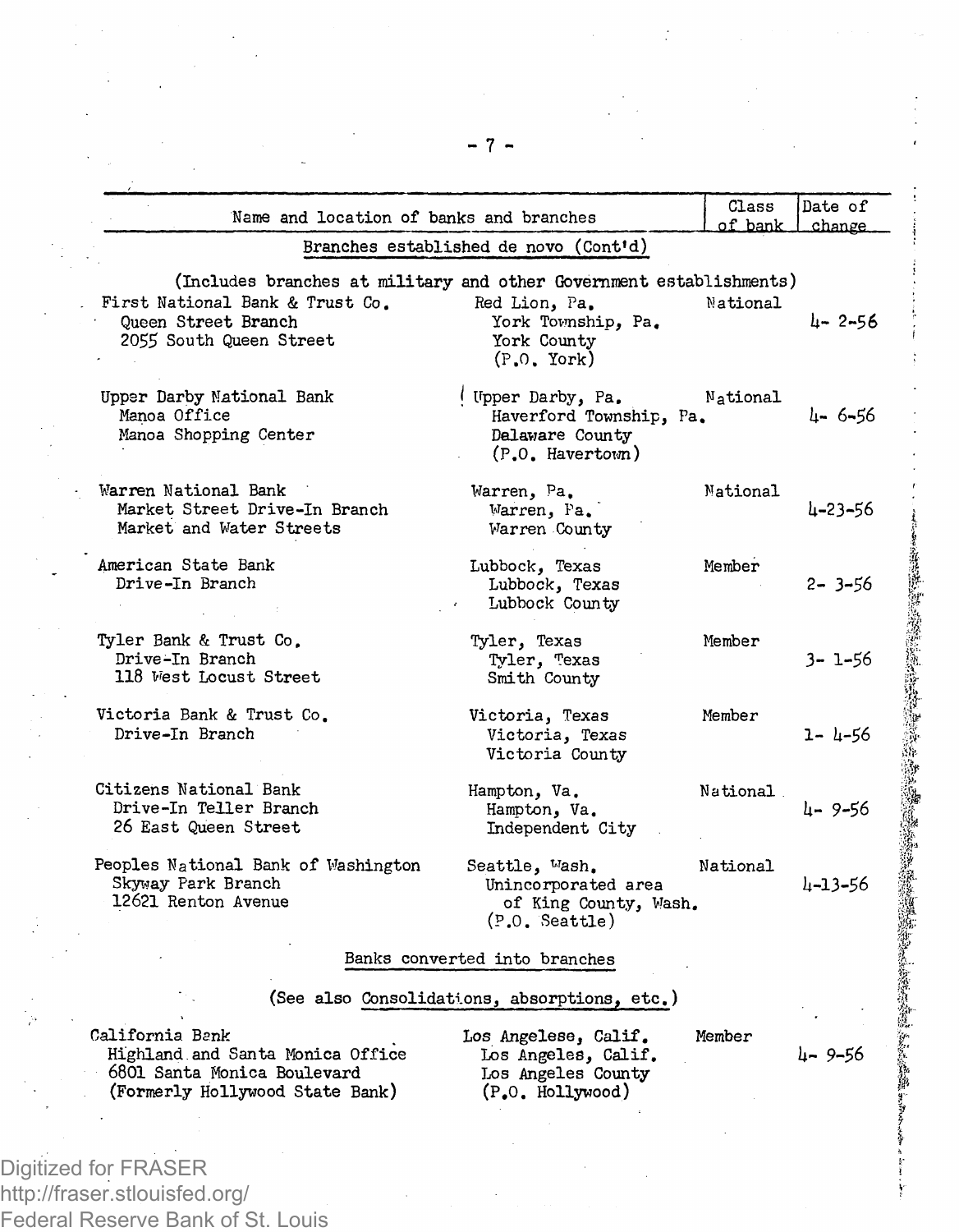| Name and location of banks and branches                                                                                     |                                                                     | Class<br>of bank | Date of<br>change |
|-----------------------------------------------------------------------------------------------------------------------------|---------------------------------------------------------------------|------------------|-------------------|
|                                                                                                                             | Banks converted into branches (Cont'd)                              |                  |                   |
|                                                                                                                             | (See also Consolidations, absorptions, etc.)                        |                  |                   |
| First Vestern Bank & Trust Co.<br>Sierra Madre Office<br>100 West Sierra Madre Boulevard<br>(Formerly Bank of Sierra Madre) | San Francisco, Calif.<br>Sierra Madre, Calif.<br>Los Angeles County | Ins.non.         | $4 - 9 - 56$      |
| New Britain Trust Co.<br>West Main Street Branch<br>136 West Main Street<br>(Formerly Fidelity Industrial Bank)             | New Britain, Conn.<br>New Britain, Conn.<br>Hartford County         | Ins.non.         | $3 - 28 - 56$     |
| Union & New Haven Trust Co.<br>Wallingford Branch<br>(Formerly First National Bank)                                         | New Haven, Conn.<br>Wallingford, Conn.<br>New Haven County          | Member           | 4-16-56           |
| Hubbard State Bank<br>Elkton Office<br>(Formerly Elkton State Bank)                                                         | Bad Axe, Mich.<br>Elkton, Mich.<br>Huron County                     | Ins.non.         | $4 - 2 - 56$      |
| Kinde Office<br>(Formerly Kinde State Bank)                                                                                 | Kinde, Mich.<br>Huron County                                        |                  | $4 - 2 - 56$      |
| Trust Company of New Jersey<br>Secaucus Branch<br>(Formerly Peoples National Bank)                                          | Jersey City, N. J.<br>Secaucus, N. J.<br>Hudson County              | Member           | 4-2-56            |
| Bank of Passaic & Trust Co.<br>Allwood Branch<br>505 Allwood Road<br>(Formerly Bank of Allwood)                             | Passaic, N. J.<br>Clifton, N. J.<br>Passaic County                  | Member           | $l - 2 - 56$      |
| Hempstead Bank<br>Westbury Office<br>(Formerly Wheatley Hills National Bank) Nassau County                                  | Hempstead, N.Y.<br>Westbury, N. Y.                                  | Member           | $4 - 2 - 56$      |
| Security Trust Co.<br>Livonia Office<br>(Formerly Stewart National Bank)                                                    | Rochester, N.Y.<br>Livonia, N. Y.<br>Livingston County              | Member           | $4 - 2 - 56$      |
| Catawissa-Valley National Bank<br>Numidia Office<br>(Formerly Valley National Bank)                                         | Catawissa, Pa.<br>Numidia, Pa.<br>Columbia County                   | National         | 4-27-56           |

- 8 -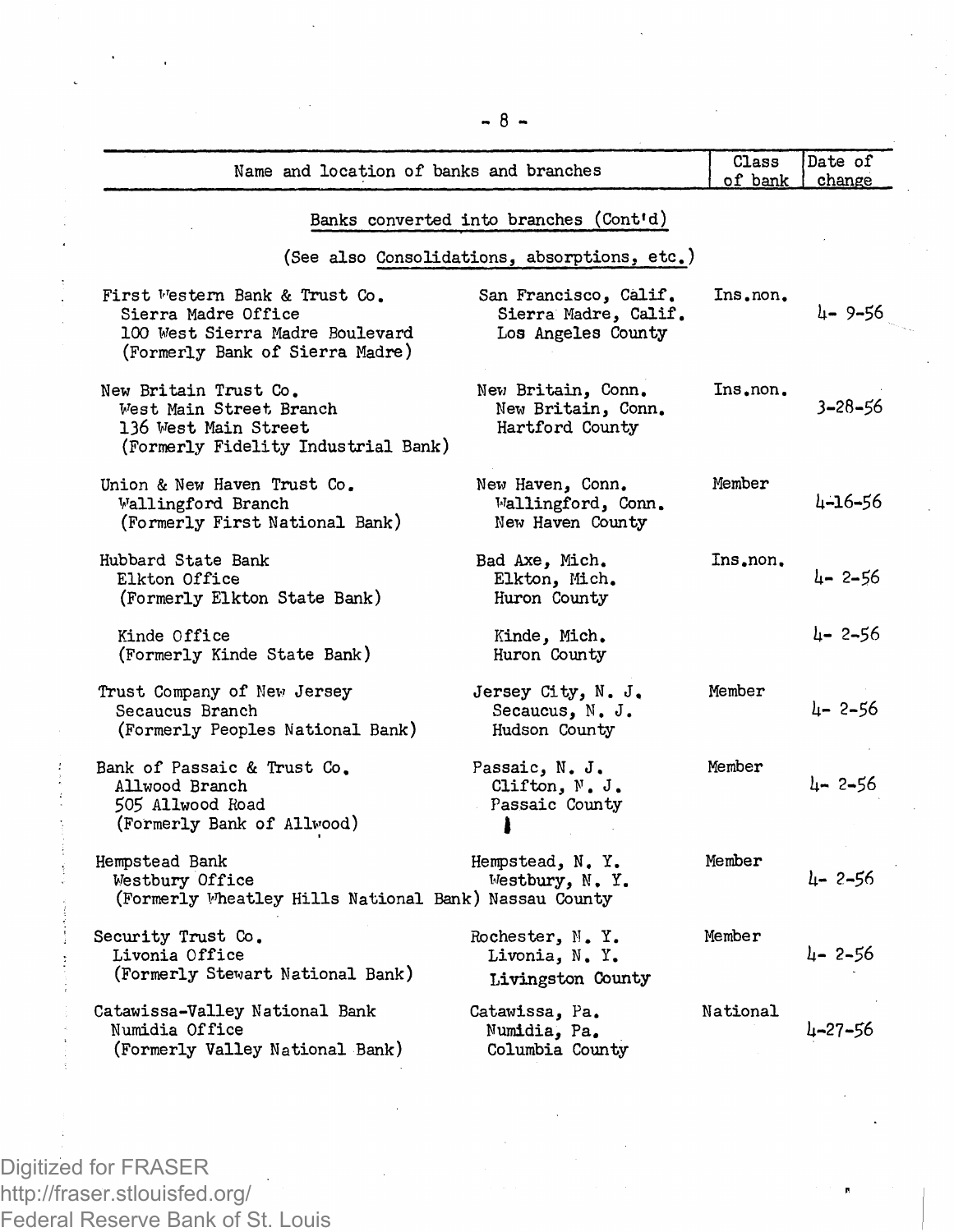| Name and location of banks and branches                                                                                                                       |                                                            | Class<br>of bank | Date of<br>change. |
|---------------------------------------------------------------------------------------------------------------------------------------------------------------|------------------------------------------------------------|------------------|--------------------|
|                                                                                                                                                               | Banks converted into branches (Cont'd)                     |                  |                    |
|                                                                                                                                                               | (See also Consolidations, absorptions, etc.)               |                  |                    |
| Fidelity Trust Co.<br>Castle Shannon Branch<br>3734 Poplar Avenue<br>(Formerly First National Bank)                                                           | Pittsburgh, Pa.<br>Castle Shannon, Pa.<br>Allegheny County | Member           | 4-30-56            |
| Pennsylvania National Bank & Trust Co.<br>Cressona Office<br>Southwest Corner of Pottsville and<br>Sillyman Streets<br>(Formerly First National Bank)         | Pottsville, Pa.<br>Cressona, Pa.<br>Schuylkill County      | National         | 4-2-56             |
| Gallatin National Bank<br>Brownsville Branch<br>(Formerly National Deposit Bank)                                                                              | Uniontown, Pa.<br>Brownsville, Pa.<br>Fayette County       | National         | 4-30-56            |
|                                                                                                                                                               | Branches acquired by consolidation, absorption, etc.       |                  |                    |
| Hubbard State Bank<br>Acquired through consolidation and<br>will operate the branch formerly<br>operated by Kinde State Bank. Kinde,<br>in Huron County.      | Bad Axe, Mich.                                             | Ins.non.         | 4-2-56             |
| Bank of Passaic & Trust Co.<br>Acquired through merger and will<br>operate the branch formerly<br>operated by Bank of Allwood,<br>Clifton, in Passaic County. | Passaic, N. J.                                             | Member           | 4-2-56             |
|                                                                                                                                                               | Branches discontinued                                      |                  |                    |
| St. Joseph Bank & Trust Co.<br>Lakeville Branch                                                                                                               | South Bend, Ind.<br>Lakeville, Ind.                        | Ins.non.         | $4 - 2 - 56$       |
| Beacon Savings Bank<br>Matteawan Branch                                                                                                                       | Beacon, N.Y.<br>hh8 Main Street                            | Ins.non.         | 3-9-56             |
| Chemical Corn Exchange Bank<br>104th Street Branch                                                                                                            | New York, N.Y.<br>81 West 104th Street                     | Member           | $4 - 27 - 56$      |
| First National Bank & Trust Co.<br>Temporary Branch                                                                                                           | Hanover, Pa.<br>N. E. Corner Center<br>Square              | National         | $2 - 11 - 56$      |
|                                                                                                                                                               |                                                            |                  |                    |

**多大的医学院的选择的选择的选择的选择的选择。如果我们的选择的选择。**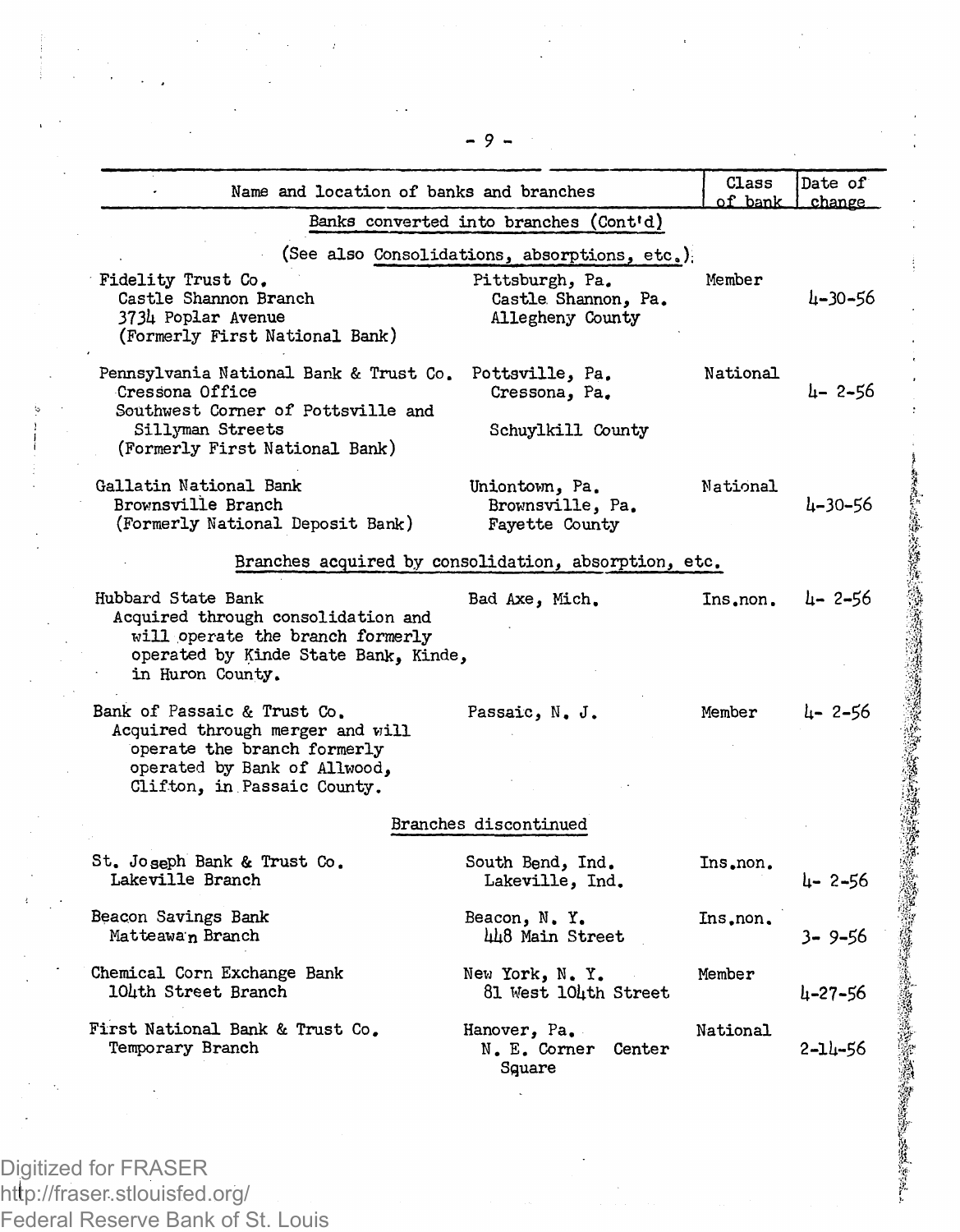| Name and location of banks and branches                                                                                                                                                     |                                                                                                 | Class<br>of bank | Date of<br>change |
|---------------------------------------------------------------------------------------------------------------------------------------------------------------------------------------------|-------------------------------------------------------------------------------------------------|------------------|-------------------|
|                                                                                                                                                                                             | Changes in name or location of branches                                                         |                  |                   |
| First National Bank of Arizona<br>White Mountain Branch<br>Name changed to --<br>McNary Branch                                                                                              | Phoenix, Ariz.<br>McNary, Ariz.                                                                 | National         | 4- 2-56           |
| California Bank<br>Van Nuvs Office<br>Moved from<br>Moved to                                                                                                                                | Los Angeles, Calif.<br>Los Angeles, Calif.<br>6279 Van Nuys Blvd.<br>6800 Van Nuys Blvd.        | Member           | 4-30-56           |
| Security Trust & Savings Bank<br>Hillcrest Drive-In Branch<br>Moved from<br>Moved to                                                                                                        | San Diego, Calif.<br>San Diego, Calif.<br><b>333 University Avenue</b><br>406 University Avenue | Member           | 4-23-56           |
| Bank of America, N. T. & S. A.<br>Fallbrook Branch<br>Moved from<br>Moved to                                                                                                                | San Francisco, Calif.<br>Fallbrook, Calif.<br>100 N. Main Street<br>135 Ivy Street              | National         | 4-16-56           |
| Gilroy Branch<br>Moved from<br>Moved to                                                                                                                                                     | Gilroy, Calif.<br>116 Monterey Street<br>197 N. Monterey Street                                 |                  | 4-30-56           |
| Crocker-Anglo National Bank<br>Stockton Office<br>Moved from<br>Moved to                                                                                                                    | San Francisco, Calif.<br>Stockton, Calif.<br>230 N. California Street<br>517 East Weber Street  | National         | 4-23-56           |
| First Western Bank & Trust Co.<br>Bakersfield Office<br>Moved from<br>Moved to                                                                                                              | San Francisco, Calif.<br>Bakersfield, Calif.<br>1409 Chester Avenue<br>2020 K Street            | Ins.non.         | 4-30-56           |
| Mercantile National Bank<br>Calumet Avenue Branch<br>Moved from<br>Moved to                                                                                                                 | Hammond, Ind.<br>Hammond, Ind.<br>7033 Calumet Avenue<br>7227 Calumet Avenue                    | National         | 4-20-56           |
| St. James Savings Bank<br>Highlandtown Branch<br>Moved from<br>Moved to<br>And renamed<br>Downtown Office                                                                                   | Baltimore, Md.<br>Baltimore, Md.<br>3401 Eastern Avenue<br>Calvert & Lexington<br>Streets       | Ins.non.         | 4-23-56           |
| (Branch moved to former location of<br>St. James Savings Bank. The head<br>office changed location from Calvert &<br>Lexington Streets to 3401 Eastern<br>Avenue, )<br>Digitized for FRASER |                                                                                                 |                  |                   |
| http://fraser.stlouisfed.org/                                                                                                                                                               |                                                                                                 |                  |                   |
| Federal Reserve Bank of St. Louis                                                                                                                                                           |                                                                                                 |                  |                   |

**-10 -**

ï